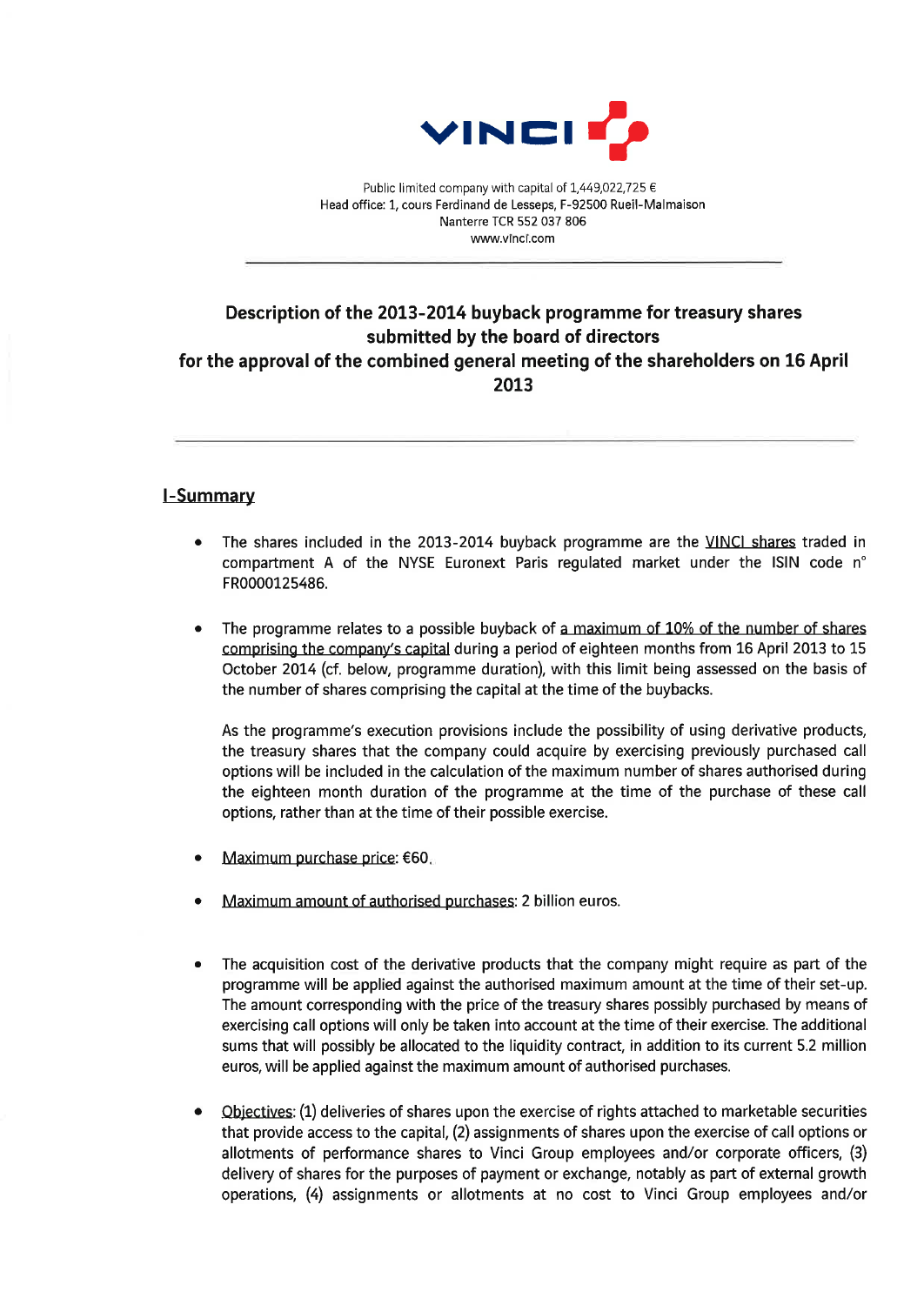corporate officers as part of employee shareholding plans, (5) ensuring market liquidity within the framework of a liquidity contract that complies with an ethics charter approved by the Financial Markets Authority and entrusted to a provider of investment seruices acting on an independent basis,  $(6)$  cancellations of shares and  $(7)$  implementation of any market practice that would be accepted by the Financial Markets Authority as part of the share buyback programmes and, more generally, performance of any operation in compliance with the regulations in effect with regard to these programmes.

a Programme duration: 18 months as of the authorisation from the combined general meeting on 16 April 2013, i.e. until 15 October 2014.

## ll-Obiectives of the 2013-2014 buyback programme: usage of the shares that are bought back

VINCI wishes to carry out a new buyback programme of its own shares, with the following objectives:

1°/ compliance with the share delivery or exchange obligations contracted upon the exercise of the rights attached to marketable securities that provide access to the company capital;

2"/ compliance with the share assignment or allotment obligations as part of the programmes for share purchase options and company performance shares as granted to the group's employees and/or corporate officers;

3"/ the remittance of shares for payment or exchange, notably within the framework of external growth operations;

4"/ the no-cost assignment or allotment to eligible employees and/or corporate officers of Vinci Group companies, as part of employee shareholding plans, including the assignments in favour of authorised service providers assigned to the design, set-up and management of any payroll savings UCITS or equivalent structure on behalf of the VINCI group, as well as the remittance of shares for the purposes of guarantees within the framework of payroll savings operations;

5'/ ensuring market liquidity within the framework of a liquidity contract that complies with an ethics chafter approved by the Financial Markets Authority and entrusted to a provider of investment seruices acting on an independent basis;

 $6^{\circ}$  the cancellation, as part of the company's financial policy, of the shares bought back in this manner, subject to the adoption of resolution 16;

7"/ the implementation of any market practice that would be accepted by the Financial Markets Authority as part of share buyback programmes and, more generally, the performance of any operation in compliance with the regulations in effect relative to these programmes.

The shares bought back and retained by VINCI will be deprived of their voting rights and will not result in the payment of dividends.

The company reserues the possibility of using derivative products as part of the implementation of this new programme.

ln compliance with the relevant legal and regulatory provisions, including with regard to market disclosure, it also reserves the possibility of undertaking the allowed re-allocation of the shares bought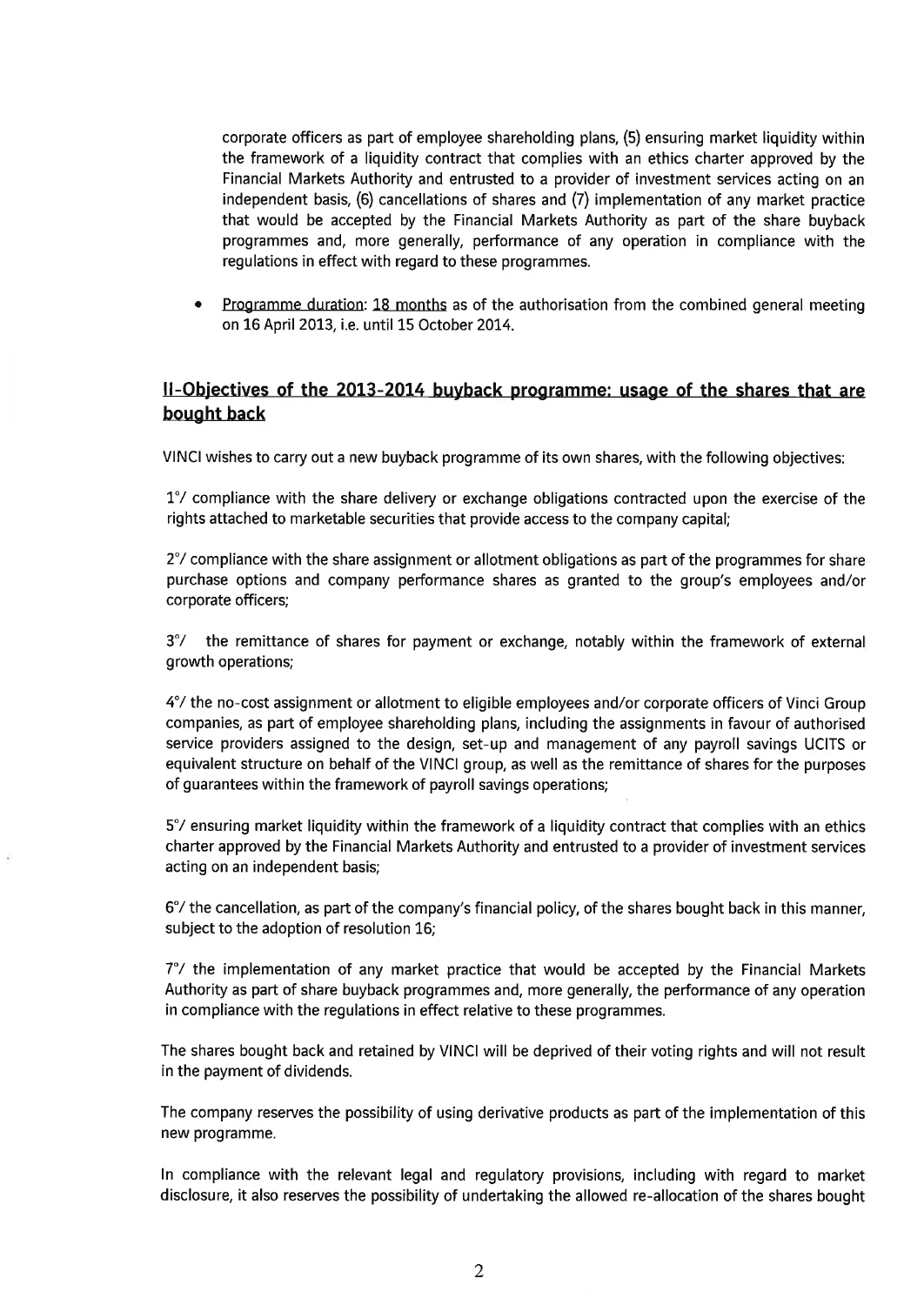back for the purposes of one of the programme's objectives to one or more of its other objectives, or to carry out their sale on the market or outside of the market through a provider of investment services acting on an independent basis.

### lll-Legal framework

This programme is in line with the provisions of afticles L.225-209 and L.225-210 to L. 225-272 of the Commercial code and, on 16 April 2013, will be put to the general meeting of the VINCI shareholders voting under the quorum and majority conditions of ordinary (twelfth resolution) and extraordinary (sixteenth resolution) general meetings:

#### **Twelfth resolution**

#### Renewal of the delegation of powers for the board of directors for the purposes of the company purchasing its own shares.

Having reviewed the (a) board of directors report and (b) the description of the new 2013-2014 buyback programme, in compliance with the provisions of article L. 225-209 of the commercial code and of European regulation  $n<sup>o</sup>$ 2273/2003 taken in application of European directive n" 2003/6/EC of 28 /anuary 2003, the general meeting authorises the board of directors, with the option of sub-delegating, to undertake, within the legal limits, on one or more occasions, through the stock market or otherwise, including in blocks of shares or through the usage of option or derivative mechanisms, the buyback of the company's shares in order to carry out:

- 1° the remittance or exchange operations at the time of the exercising of the rights attached to the marketable securities providing access to the Company's capital;
- the disposal of shares at the tíme of the exercising of stock purchase options or of remittances of performance shares allocated to the employees and/or corporate officers of group companies;  $2^{\circ}$
- the retention and subsequent remittance as payment or exchange within the framework of external growth operations;  $3<sup>o</sup>$
- the no-cost assignment or allotment to eligible employees and/or corporate officers of Vinci Group companies, as part of employee shareholding plans, including all assignments in favour of authorised seruice providers assigned to the design, set-up and management of any payroll savings UCITS or equivalent structure on behalf of the VINCI group, as well as the remittance of shares for the purposes of guarantees within the framework of payroll savings operations;  $4°$
- support of the equity market as part of a liquidity contract in compliance with an ethics charter accepted by the AMF and entrusted to an investment services provider that is acting independently;  $5<sup>o</sup>$
- the cancellation, as part of the company's financial policy, of the shares bought back in this manner, subject to the adoption of resolution 16;  $6<sup>°</sup>$
- the implementation of any merket prectice that would be accepted by the Financíal Markets Authority as part of share buyback programmes and, more generally, the performance of any operation in compliance with the regulations in effect relative to these programmes.  $7^\circ$

The maximum purchase price per share is set at €60. The maximum number of shares acquired on the basis of the present authorisation cannot exceed 10% of the capital, with this limit being assessed at the time of the buybacks, and the maximum amount of the purchases carried out in this manner cannot exceed two billion euros.

The board of directors will adjust the purchase price of the shares in case of financial operations involving the company, under the conditions of the appltcable regulations. ln particular, in case of a capital increase through capitalisation of reserues and the allotment of performance shareg the above-mentioned price will be adjusted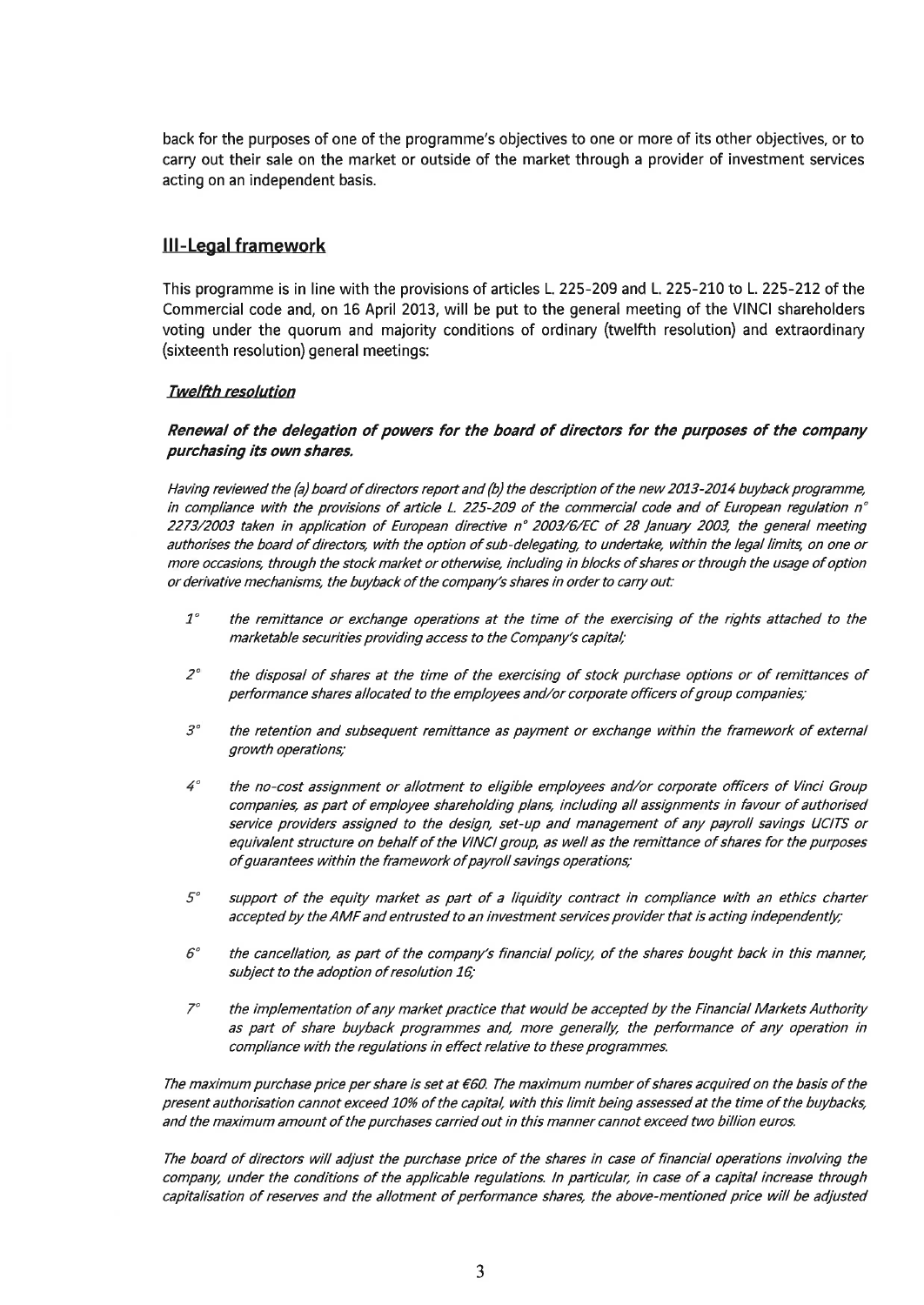using a multiplying coefficient equal to the ratio between the number of shares comprising the capital before and after the operation.

The acquisition, disposal, transfer or exchange of the shares can be carried out by all means within or outside of the market, including by means of block trades or the usage of derivative products, notably through the purchase of call options within the framework of the applicable regulations. The share of the buyback programme that can be carried out using block trades is not limited.

These operations can occur at any time in compliance with the applicable regulations, except during public offering periods.

The general meeting grants all powers to the board of directors, with the option of sub-delegating, in order to carry out, in compliance with the relevant legal and regulatory provisions, including those pertaining to stock market disclosure, the allowed re-allotments of the shares bought back, on the basis of one of the programme objectives, to one or more of its other objectives, or their disposal, within or outside of the market, with the stipulation that these re-allotments and disposals can involve the shares bought back pursuant to authorisations for previous buyback programmes.

The general meeting grants all power to the board of directors, with the option of sub-delegating, in order to carry out all market orders, to sign all purchase, sale or transfer documents, to enter into all agreements, to carry out all possibly necessary adjustments, to submit all declarations and to carry out all formalities.

The present authorisation is granted for a period of eighteen months as of the date of the present meeting. lt cancels and replaces the authorisation given by the general meeting on 12 May 20L2, in its fifth resolution.

#### **Sixteenth resolution**

#### Renewal of the authorisation provided to the board of directors for the purposes of reducing the issued capital through the cancellation of VINCI shares held by the company.

Having reviewed (a) the board of directors report, (b) the description of the new 2013-2014 buyback progremme, and (c) the statutory auditors' special report in compliance with the provisions of article L. 225-209 of the Commercial code, the general meeting authorises the board of directors to cancel, based on its own decisions, on one or more occasions, within a limit of 10% of the number of shares comprising the issued capital on the date when the board of directors makes a cancellation decision, and by successive periods of 24 months for the appreciation of this limit, the shares acquired pursuant to authorisations provided to the company to acquire its own shares, and to carry out a corresponding reduction of the issued capital.

The general meeting determines that the present authorisation will be valid for eighteen months as of the date of the present meeting and grants all powers to the board of directors, with the option of sub-delegating, for the purposes of making all decisions for the performance of the share cancellation and capital reduction operations, charging the difference between the purchase price for the shares and their face value to the reserues item of its choice, including the "issue, merger and transfer premiums" item, carrying out all actions, formalities or declarations for the definitive fulfilment of the capital reductions that could be carried out pursuant to the present operation, and for the purposes of accordingly modifying the company's articles of association.

The present authorisation cancels and replaces the authorisation given by the general meeting on 12 May 2012, in its eighth resolution.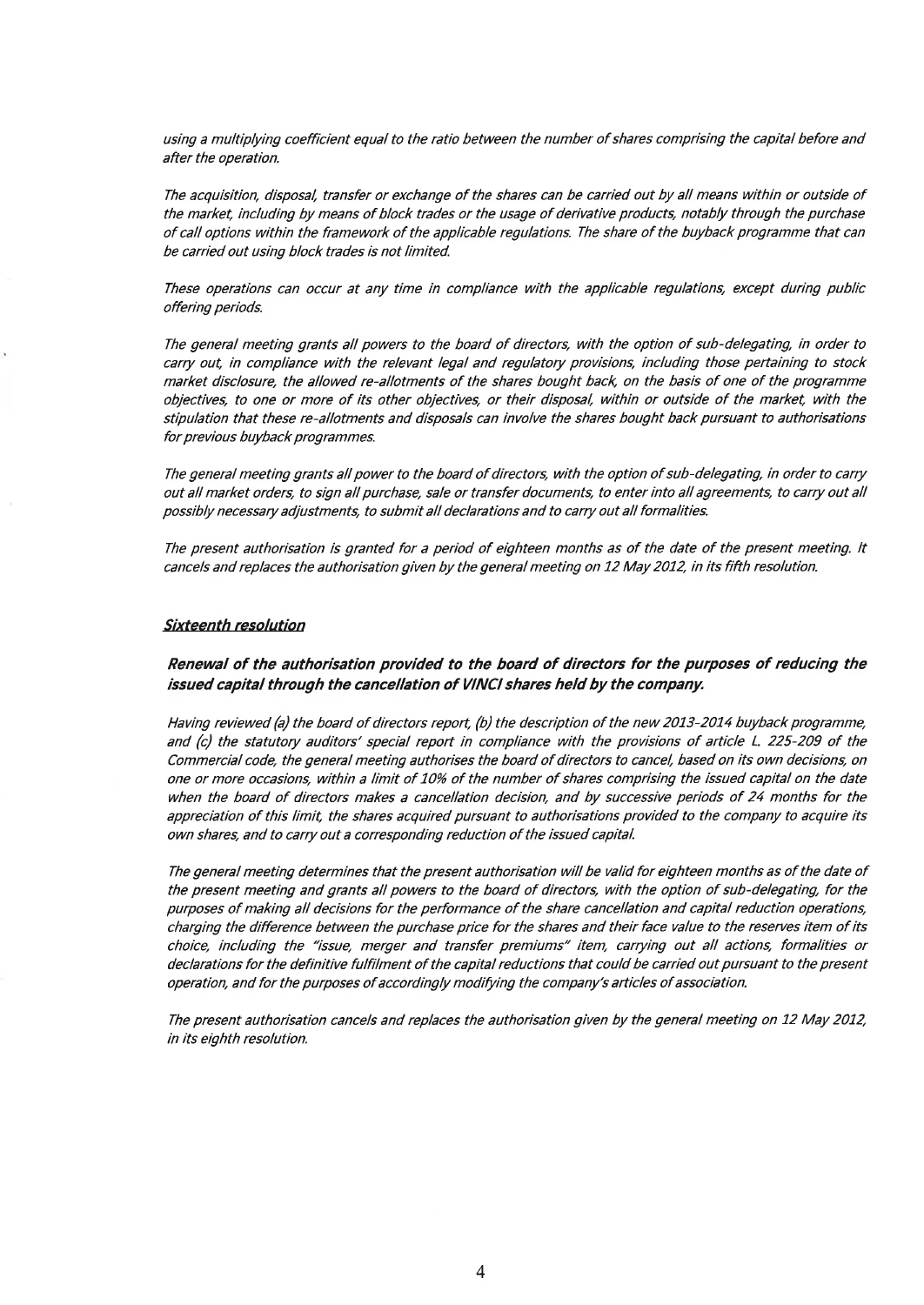### lV-Provisions

#### 1. Maximum share of the capital likely to be acquired and maximum amount payable by VINCI

The maximum share of the capital that VINCI is likely to purchase is 10% of its capital in its amount on the date of the combined general meeting of the shareholders. However, should the capital change after that date, the authorisation provided by the meeting will relate to 10% of the new capital.

The maximum purchase price per share is set at  $€60$ .

The maximum overall amount of the capital likely to be used for share buybacks under the present programme is equal to two billion euros. This maximum envelope will apply for all operations carried out as of 16 April 2013, for the duration of the programme: purchases of treasury shares, acquisitions of derivative products on treasury shares, subscriptions for treasury shares carried out through the exercise of previously implemented derivative products, additional sums possibly allocated to the liquidity contract.

The company reserves the right to make use of the entire programme.

VINCI will ensure that it does not directly or indirectly exceed the 10% capital buyback ceiling authorised by the general meeting of the shareholders during the 18 months of the programme's validity.

It will also ensure, at all times, that it does not directly or indirectly hold more than 10% of its capital.

Moreover, the buyback programme should not have a significant impact on the share of the VINCI floating shareholders that represented 77.5% of the capital on 31 December 2012 as well as on 28 February 2013.

ln compliance with the law, the amount of the company's available reserves, i.e. L7,966 million euros on 31 December 2012, is greater than the amount of the buyback programme.

### 2. Buyback provisions

The shares can be bought back in whole or in part by any means within or outside of the market, including transactions for blocks of shares or through the use of derivative products, notably the purchase of call options in compliance with the applicable regulations. The company will see to it that it does not increase the volatility of its shares if it uses derivative financial instruments.

These operations can occur at any time in compliance with the applicable regulations, except during public offering periods.

The authorisation project submitted to the meeting does not limit the share of the programme that can be carried out through the acquisition of blocks of shares.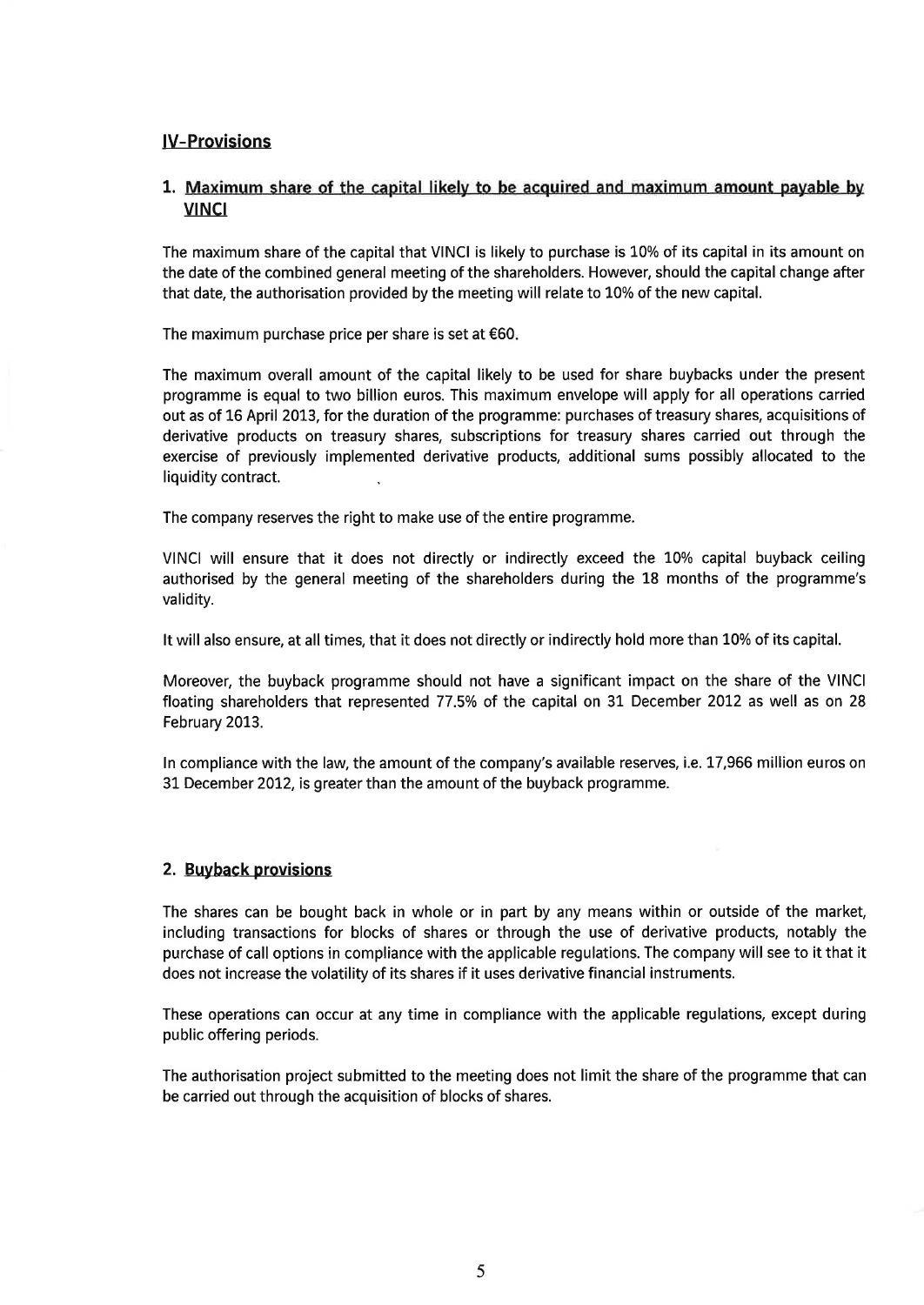#### 3. Duration and calendar of the orooramme for the buvback and cancellation of shares

The share purchases can be staggered over a period of L8 months after the meeting date, i.e, from 16 April 2013 through two 15 October 2014 at the latest.

In compliance with the  $4<sup>th</sup>$  sub-paragraph of article L. 225-209 of the Commercial code, the acquired actions can only be cancelled within the limit of 10% of the capital by successive sliding periods of 24 months.

#### 4. Usage of derivative products

VINCI reserves the possibility of using derivative products as part of the implementation of the present programme in order to cover, within the framework of the applicable regulations, option positions that it has acquired elsewhere (such as granted share subscription options or purchase options or issued debt instruments providing access to the capital). The board of directors is systematically informed of the usage of derivative products with the treasury shares.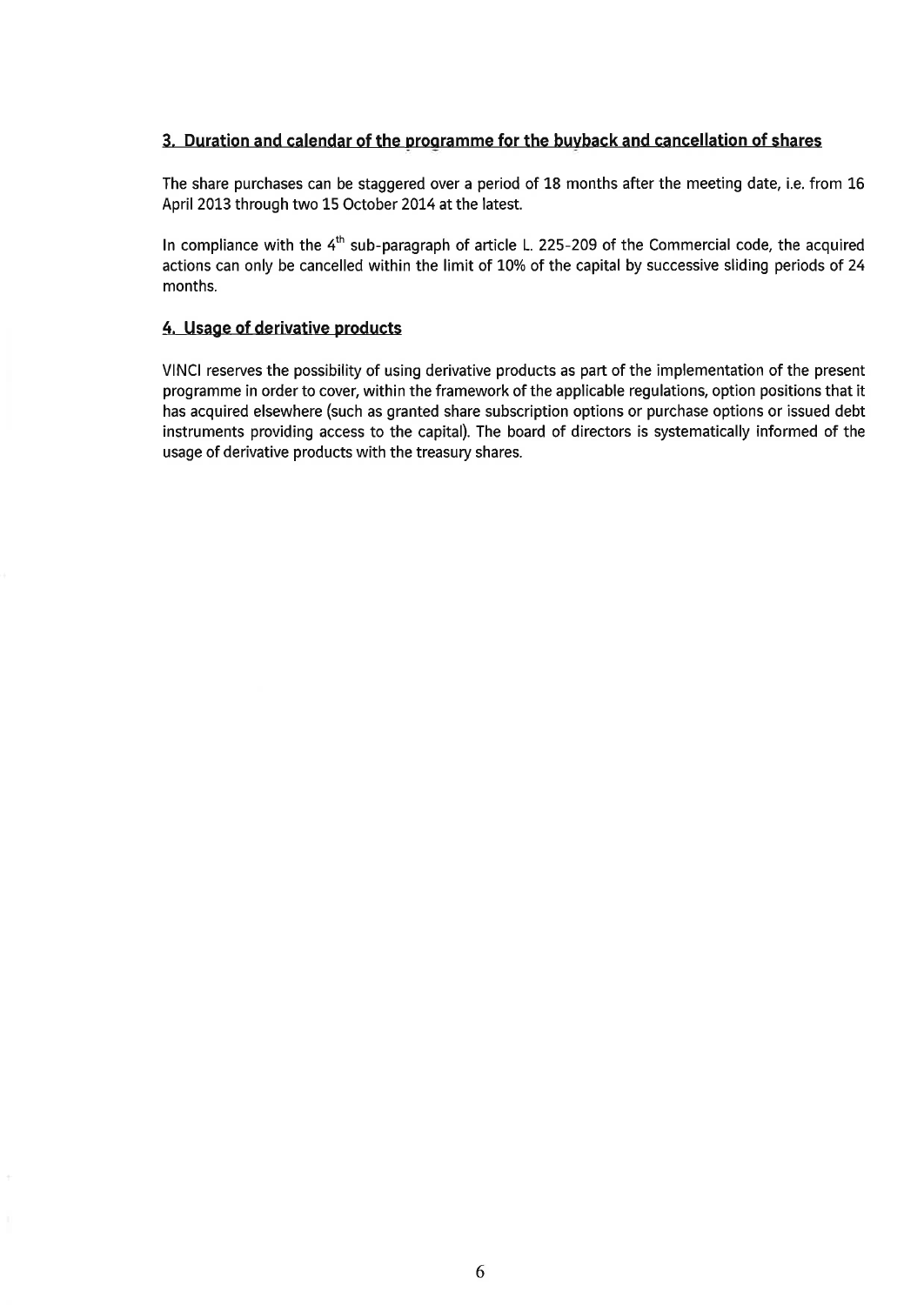# V-Distribution by objective of the treasury shares on 31 December 2012 and on 28 February 2013 pursuant to the 2012-2013 buyback programme currently in progress and past programmes

| <b>Objectives</b>                                                                                         | Number of treasury shares<br>on 31 December 2012<br>and percentage of the capital | Number of treasury shares<br>on 28 February 2013<br>and percentage of the capital |
|-----------------------------------------------------------------------------------------------------------|-----------------------------------------------------------------------------------|-----------------------------------------------------------------------------------|
| Shares allocated for use as payment<br>or exchange, within the framework<br>of external growth operations | 36,075,962<br>6.25 %                                                              | 36,116,013<br>6.23%                                                               |
| Shares allocated to covering stock<br>option plans                                                        | 0<br>0%                                                                           | $\Omega$<br>0%                                                                    |
| Shares allocated to covering<br>performance share allotment plans                                         | 4,339,839<br>0.75%                                                                | 4,339,839<br>0.75%                                                                |
| Shares allocated to the allotment of<br>shares as part of employee<br>shareholding plans                  | 686,257<br>0.12%                                                                  | 686,257<br>0.12%                                                                  |
| Shares allocated for<br>cancellation                                                                      | 0<br>0%                                                                           | $\mathbf 0$<br>0%                                                                 |
| <b>Totals</b>                                                                                             | 41,102,058<br>7.12 %                                                              | 41,142,109<br>7.1%                                                                |

# VI- Open positions on derivative products

|                         |                    | Open positions on 8 March 2013, publication date of the present description |                   |                            |  |  |  |
|-------------------------|--------------------|-----------------------------------------------------------------------------|-------------------|----------------------------|--|--|--|
|                         | Open buy positions |                                                                             |                   | <b>Open sell positions</b> |  |  |  |
|                         | Call<br>options    | Forward purchase                                                            | Call options sold | <b>Forward sales</b>       |  |  |  |
|                         | purchased          |                                                                             |                   |                            |  |  |  |
| <b>Number of shares</b> | $\cdots$           |                                                                             | $\cdots$          | $++$                       |  |  |  |
| maximum<br>Average      |                    |                                                                             |                   |                            |  |  |  |
| maturity                | $\cdots$           |                                                                             | $\cdots$          | $\cdots$                   |  |  |  |
| Average<br>exercise     |                    |                                                                             |                   |                            |  |  |  |
| price                   | $\cdots$           |                                                                             |                   | $\cdots$                   |  |  |  |